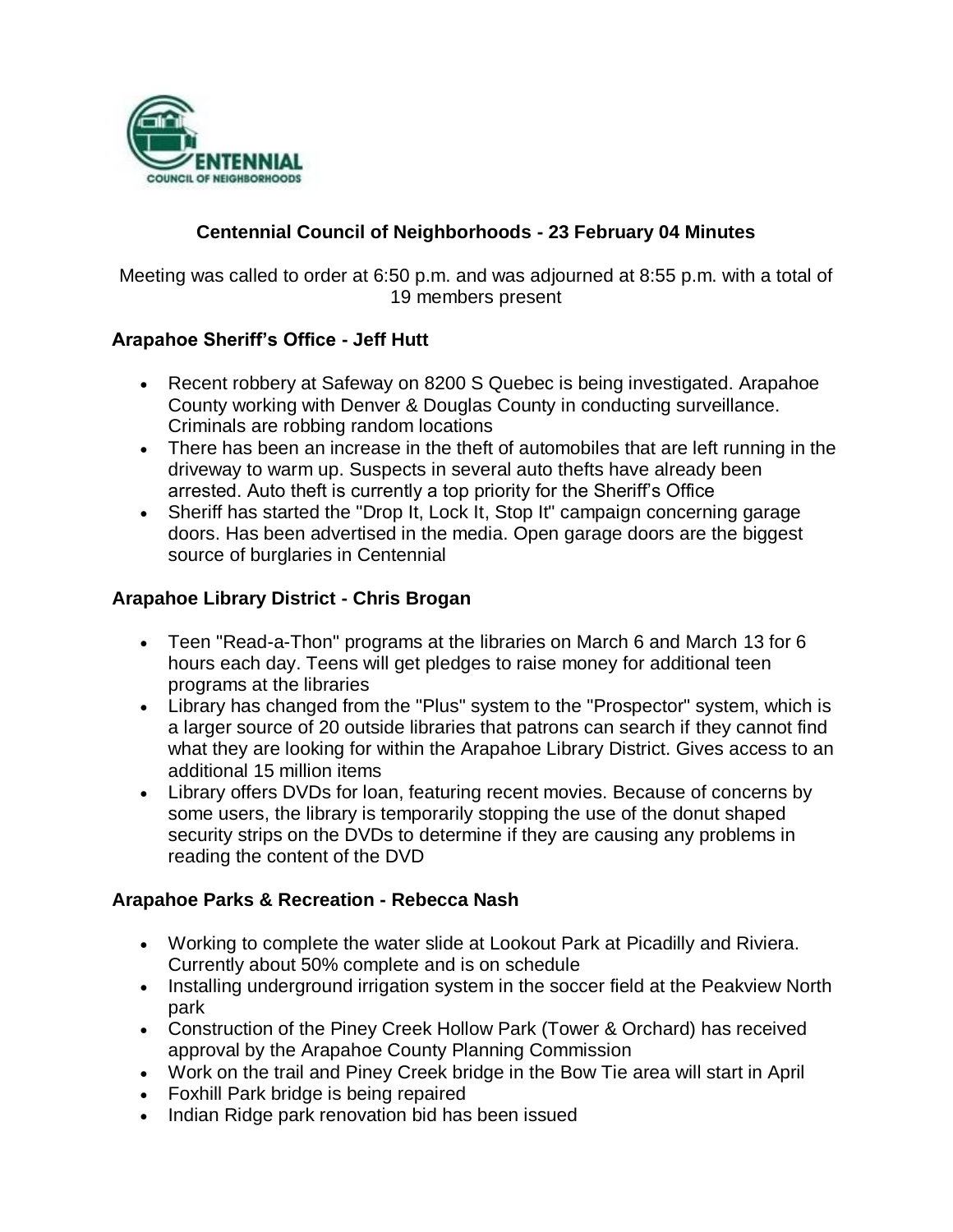- A new skate park is being constructed next to the new recreation center. The recreation center is on schedule and under budget
- District has budgeted \$25,000.00 for tree planting this year
- District trying to obtain land for parks and recreation center in the planned future development of Copper Leaf subdivision

# **Fire Districts – Parker - Jim Drummond**

- All fire districts working on moving from the Uniform Fire Code (everything west of the Mississippi) to an International Fire Code to be used by the entire United **States**
- Parker Fire District budget is available in the libraries and on the Parker web site www.parkerfire.org
- Fire investigations are being conducted with the help of members of the South Area Fire & Explosion Task Force. Provides additional expert assistance
- Parker Fire District has a new administration building. Open House ceremony on 20 April
- FEMA has provided a grant for new firefighter radio mobile repeater units
- Asking for a grant from Homeland Security which will be used to provide information to HOAs so that they can be self sufficient for 72 hours in a time of natural or man-made disaster. Money will also be used to conduct practice drills in the neighborhoods. Fire, police, medical, county emergency planners, and state health department personnel will be part of the drills

# **South Suburban Parks & Recreation - Jean Flynn**

- Grand opening of the Lone Tree Recreation center will be on Saturday, 22 May, 6 A.M. to 8 P.M. During that day, the equipment & facilities will be free. There will be special activities and live entertainment from 12 P.M. to 4 P.M.
- A free "Living Well" seminar will be held on Thursday, 18 March at 6 P.M. at the Goodson Recreation Center. Subject will be "Is Stress Interfering With Your Life"
- Free Children's Resource Fair at Goodson Recreation Center on Saturday, 20 March from 9:30 A.M. to 3:30 P.M.
- Dogs running without a leash are a problem on the trails and parks
- District is removing Russian Olive trees, which are actually an aggressive, statelisted noxious weed. Also encouraging private owners to remove them from their property. They should not be used as firewood because the oil in these trees is foul smelling and dangerous

## **City of Centennial - Nancy Reubert**

- A new City attorney has been sworn in. Will work full time at Centennial, but under contract, not an employee
- Liquor Licensing Authority has begun operation. Have had two training sessions
- City has joined Mile High Compact, which concerns land use planning and smart growth
- Mayor Randy Pye is the 2004 chair of the Metro Mayor's Caucus
- City has joined the South I-25 Urban Corridor Transpiration Management Association. Consists of Centennial, Greenwood Village, Lone Tree, Arapahoe County, Douglas County, Southeast Business Partnership, and the Joint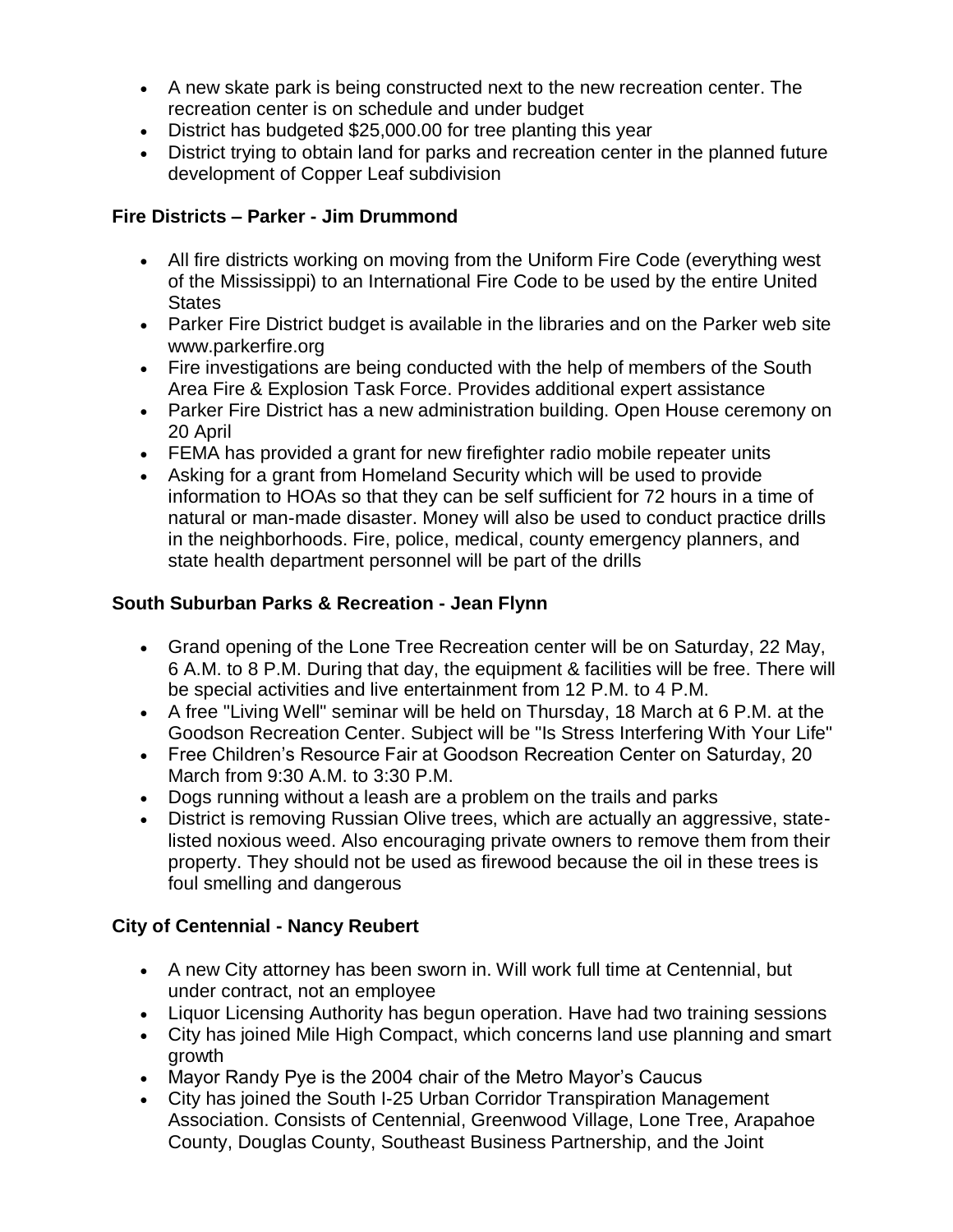Southeast Public Improvement Association (JSPIA). This group is working on transportation enhancements in the south area after TREX is completed

 If anyone wants to be included for the e-mail copies of press releases from Centennial, please contact Nancy Reubert at 303-754-3327 or nreubert@centennialcolorado.com

### **City of Centennial - Gail Carissimi**

- Gail Carissimi is Centennial's new Citizen/Council Response Liaison person for concerns or complaints
- Contact Ms. Carissimi at 303-754-3323 or gcarissimi@centennialcolorado.com
- Will establish a tracking system to ensure that all complaints are answered and nothing is lost

# **Arapahoe County - Bernie Zimmer**

- Special election on Tuesday, 24 February. Please remember to vote. Recall of current County Clerk, and selection of new County Clerk from a choice of three persons, one Republican, one Democrat, and one Libertarian
- Arapahoe County and Centennial have signed a new three year contract for the County to continue to provide services for the City
- Open Space committee is starting and nominations have been accepted. Open Space committee is starting and nominations have been accepted. Open Space Committee is required to distribute finds only once a year. It will be done in December 2004, & thereafter, in June
- Fiddler's Green Noise Monitoring committee is looking for additional new members

## **CenCON Reports - President - Cathy Noon**

- A discussion concerning a possible reduction in CenCON dues will take place at the March meeting. Dues renewal is in April
- Nominations for CenCON Board officers will be accepted at the March meeting. Voting will be at the April meeting
- May have a HOA Workshop meeting where members can get together to discuss HOA issues, problems, etc. and exchange information. Workshop would be open to HOA boards and CenCON could invite attorneys who handle HOA matters, Centennial's Code Enforcement Officer, etc. Most members favored an evening meeting
- CenCON will write a letter to City Council outlining concerns about URS. A draft copy will be discussed at the March meeting
- CERT training contact at Arapahoe Sheriff's Office is: Sgt. Randy Councell, 720- 874-4186 or rcouncell@co.arapahoe.co.us

## **- Treasurer - Gerry Cummins**

| Checking account<br>Previous balance: | \$413.88 | Savings account<br>Previous balance: | \$3317.05 |      |
|---------------------------------------|----------|--------------------------------------|-----------|------|
| Income                                | \$45.00  | Income (Dues)                        |           | 0.00 |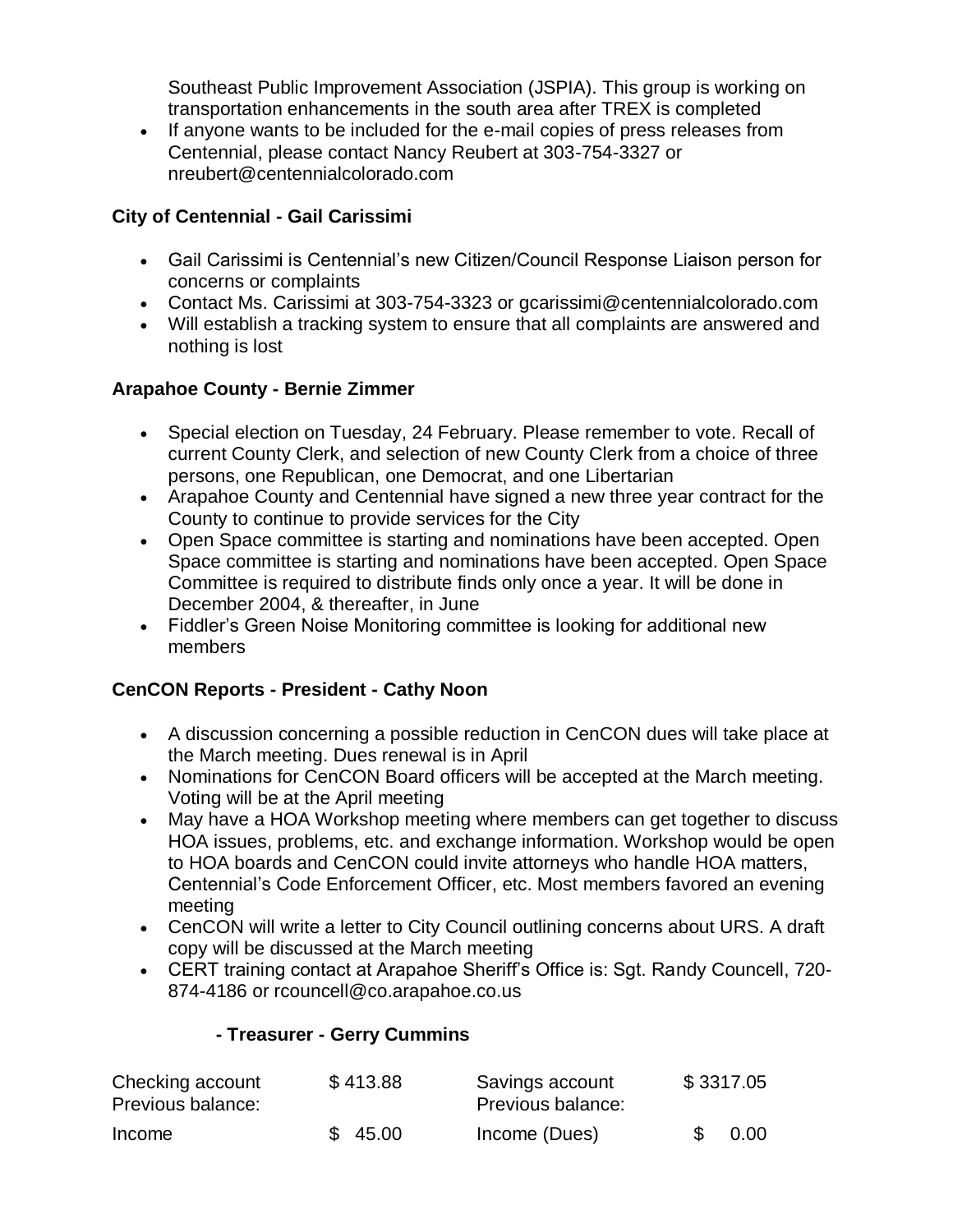| Expenses               | \$47.66  | (Interest)             | 0.00      |
|------------------------|----------|------------------------|-----------|
| <b>Closing Balance</b> | \$411.22 | <b>Closing Balance</b> | \$3317.05 |

#### **- Secretary - Frank Green**

 Moved by Ron Weidmann and seconded by Andrea Suhaka that the January 2004 minutes be approved as read. Approval was unanimous

#### **- Plans - Ron Weidmann**

• No new developer plans were received

#### **Presentations - O'Neill Quinlan**

- RTD is the second largest transportation district in the United States
- RTD FasTracks is RTD's twelve year comprehensive plan for transit service and facilities in the region
- Denver Metropolitan region expected to grow from a population of 2.46 million (2001) to 3.39 million by 2025
- FasTracks is composed of: Rapid Transit, Park-n-Rides, Enhanced Bus Network and Transit Hubs, Downtown Multimodal Center (Denver Union Station), and Transit facilities and amenities
- FasTracks will have:
	- $\circ$  137 additional miles of rapid transit (119 miles Rail, 18 miles Bus Rapid Transit)
	- o 57 additional rapid transit stations
	- $\circ$  \$4.7 billion dollar investment
	- o 21,213 additional parking spaces at transit Park-n-Rides
	- o Enhanced bus service and FastConnects throughout the region
- FasTracks will have 9 corridors:
	- o Central & CPV Corridor with Light Rail, 0.8 additional miles, 2 additional stations, 400 additional parking spaces, costing \$118.4 million
	- o East Corridor with Commuter Rail, 23.6 miles, 5 stations, 681 additional parking spaces, costing \$702.1 million
	- o North Metro Corridor with Commuter Rail, 18 miles, 8 stations, 3825 additional parking spaces, costing \$428.1 million
	- o West Corridor with Light Rail, 12.1 miles, 11 stations, 5054 additional parking spaces, costing \$508.2 million
	- o Southwest Corridor with Light Rail, 2.5 additional miles, 2 additional stations, 1440 additional parking spaces, costing \$164.1 million
	- o Gold Line Corridor with Light Rail, 11.2 miles, 7 stations, 2050 additional parking spaces, costing @463.5 million
	- o I-225 Corridor with Light Rail, 10.5 miles, 7 stations, 1800 additional parking spaces, costing \$442.3 million
	- o US 36 Corridor with Commuter Rail, 38.1 miles Rail, 18 miles Bus, 7 Rail & 6 Bus stations, 4393 additional parking spaces, costing \$791.4 million
	- o Southeast Corridor with Light Rail, 2.3 additional miles, 3 additional stations, 2520 additional parking spaces, costing \$183 million